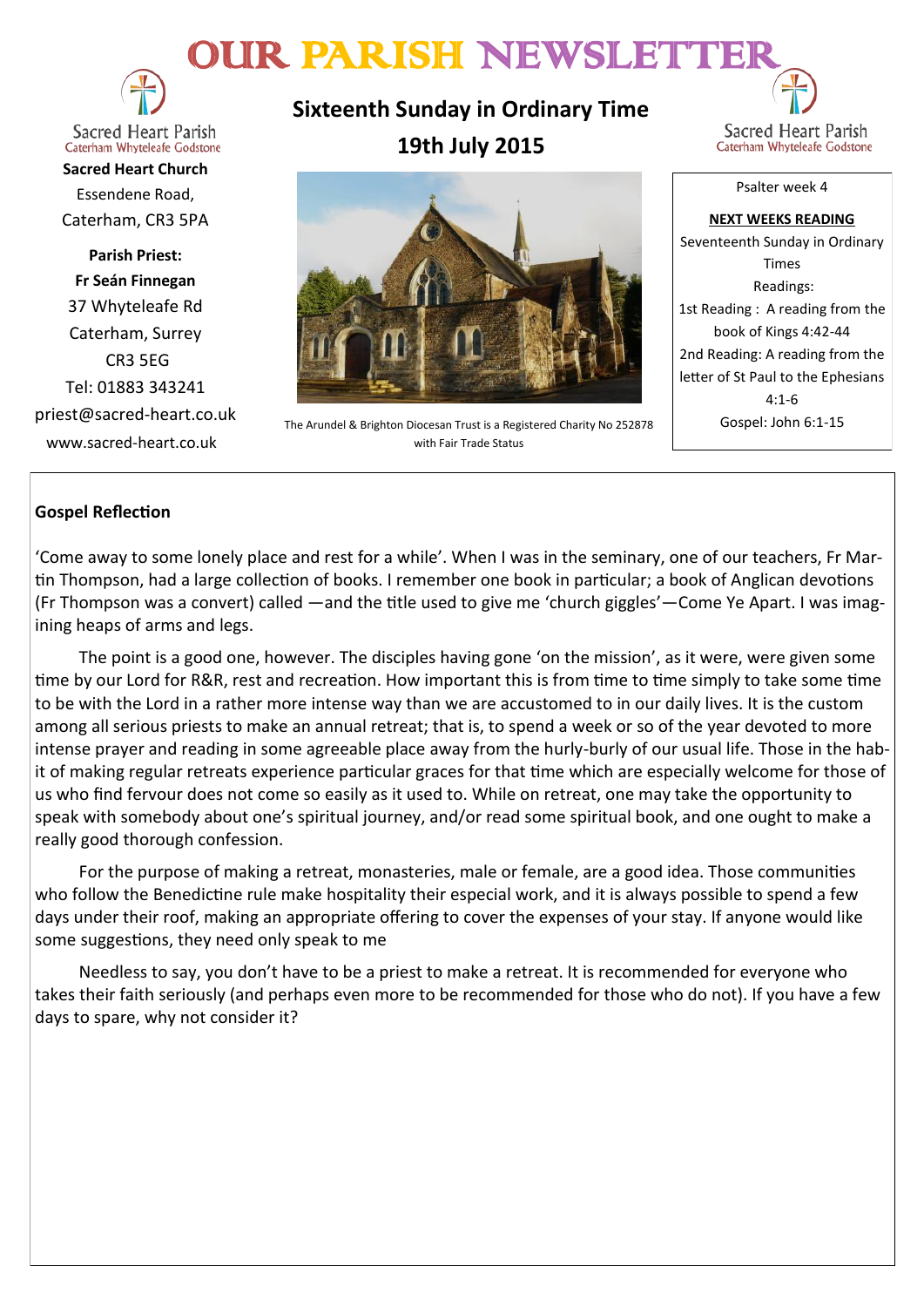

### **Coloma Convent Girls' School** Upper Shirley Road, Croydon CR9 5AS [www.coloma.croydon.sch.uk](http://www.coloma.croydon.sch.uk/)

### **PREMISES ASSISTANT FOR THE COLOMA TRUST**

Part time and irregular hours (including some weekends and evenings) From September 2015 We require one or more Premises Assistants to ensure the safety of students during school hours, to liaise with external organisations and provide security during week-

end and evening premises bookings. The ideal candidates should have a driving licence and car, enjoy working as part of a team and have good interpersonal skills.

An application form is available from Miss Sallie Trembath either by email [strembath@coloma.croydon.sch.uk](mailto:strembath@coloma.croydon.sch.uk) or by telephone 020 8654 6228 ext 222.

**Closing Date: Friday 31 July 2015** 

Parishioners are welcome to attend the 10.45 Leaven Group Meeting after Mass on Sunday 19th July in the Centenary Hall bar area.

#### **Health & Safety** Ш

### **III Church Wheelchair**

III In case it is ever needed the Parish has a wheelchair III which is inside the servers' Sacristy. Please would all  $\frac{1}{2}$  welcomers/sidesperson make sure that they know Welcomers, slace person make sare that they know<br>
III where it is kept. The wheelchair may be used to and  $\frac{1}{10}$  from the car park and in the Church only. The wheel- $\frac{d}{d\theta}$  chair must not be removed from the Church

#### Ш **III** Parking

**III** We politely remind all Parishioners to use to allocated Ш III parking bays, and to avoid parking on the double yellow III III lines, as this blocks access for emergency vehicles. We III IIII COVER THE PARTISHIONERS avoid parking in the Disa-Ш Ш **ii** bled Bays, unless they are Blue Badge holders. Ш Ш m

There is only 1 more full Newsletter to come before the Parish Office closes for the Summer (August only). If you have any notices please ensure they reach the Office by Wednesday 22nd July. The Mass times (back page) will still be produced for August.

# **World Youth Day 2016:**

Anyone who is interested in joining Pope Francis and millions of young Catholics in Krakow, Poland, next year should contact Jack Regan, Diocesan Youth Adviser for further information or to receive an application pack. Applicants should be aged between 16 and 35 as at 24th July 2016. Phone 01293 651158 or email [jack.regan@dabnet.org](mailto:jack.regan@dabnet.org)

# **Statement for the Catholic Press from Archbishop Smith**

Very many people of all faiths and none will be concerned about a Bill to legalise Assisted Suicide in England and Wales which will be debated in the House of Commons on 11th September 2015. This private members Bill, introduced by Rob Marris MP, will have a free vote and it is important that people make their views known to their own MP ahead of this extremely important debate.

Information about the issues, together with resources and guidance will be circulated to all parishes in the next week or two.

There are excellent resources:

on the Bishops Conference website

[www.catholicnews.org.uk/assisted](http://www.catholicnews.org.uk/assisted-suicide)-suicide

and the website of the Anscombe Bioethics centre

[www.bioethics.org.uk](http://www.bioethics.org.uk)

Ш

Ш Ш Ш Ш Ш Ш Ш Ш Ш Ш

Ш

割

I strongly urge all Catholics to contact their own MP as soon as possible to express their concern about the dangerous impact which such a Bill would have on the most vulnerable people. MPs do listen to their own constituents. What is needed is more and better palliative care, not assistance with suicide.

+Archbishop Peter Smith, Chair Department of Christian responsibility and

Citizenship 7<sup>th</sup> July 2015

\*\*\*You can send an e-mail to your MP via the Catholic Bishops' Conference website (www.catholicnews.org.uk/ assisted-suicide) or send a letter by post, a draft of which can be found at the back of the Church. You will also find a sheet with Q & A on Assisted Suicide in the Porch\*\*\*

Summer soirée - Sunday  $26<sup>th</sup>$  July after the 5.15pm mass. Please join us for summer drinks and nibbles. Even if you can only stay for a short time – a chance to socialise and take refreshment together.

# **Gift Aid**

For those who are not already members, please consider signing up for Gift Aid. It is an easy way to continue to support the Parish in both charitable activities as well as the general upkeep. For every £1 you donate , the Parish receives an extra 25p. Forms are available in the Porch. Thank you.

# **Offertory Collection**

Sincere thanks for your generosity last weekend: Offertory: £839.67 (Gift Aid £327.10) Second Collection for The Apostleship of the Sea: £368.33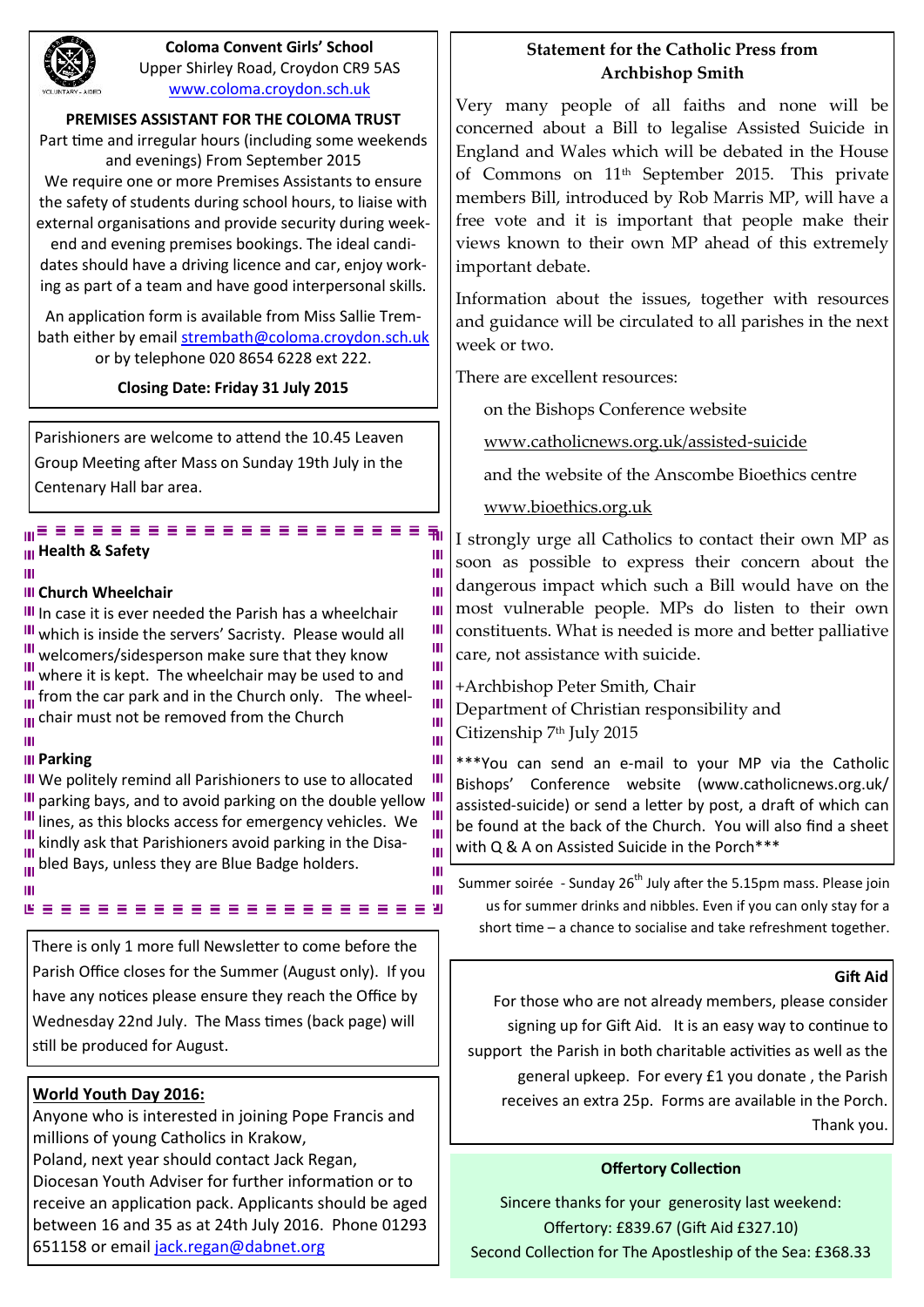# **WHAT'S ON IN THE PARISH THIS WEEK**

| Sun 19th: | CHILDREN'S liturgy at 9am & 10:45 Mass        |
|-----------|-----------------------------------------------|
|           | Teas & Coffee after 9am & 10:45am Mass        |
|           | After 10:45 Mass - Leaven group meeting (Cent |
|           | Hall)                                         |
| Mon:      | Teas & Coffees after Mass (Old Hall)          |
| Tues:     | No Toddler Group till Sep'15                  |
| Sun 26th: | CHILDREN'S liturgy at 9am & 10:45 Mass        |
|           | Teas & Coffee after 10:45am Mass              |
|           | After 5:15pm Mass - refreshments              |
|           |                                               |

#### **FIRST HOLY COMMUNION 2015 /2016**



**SACRED HEART PARISH, Caterham, Whyteleafe and Godstone.** Dear Parents / Carers,

Please note that all Catholic children who will be in Year 3 or above in September 2015 will be eligible to make their First Holy Communion in 2016. We will have registration forms and details of the programme in September. Your children will need to be baptised and your family must be registered with the Parish.

*Have you registered with the Parish yet?* Forms can be downloaded from the website [www.sacred](http://www.sacred-heart.co.uk)-heart.co.uk , (under Our Parish). There are also some hard copies at the back of the church. If you have any questions, please contact **Anne Marie Young** via email on [fhc.sacredheart@gmail.com](mailto:fhc.sacredheart@gmail.com).

#### **Second Collections**

Next Sunday there will be a second collection for A Day for Life - this collection is **not** eligible for Parish Gift Aid.

Fr Seán will be away from 13th July to the 24th: Masses, including weekdays, will be celebrated by Fr Stephen Dingley or Fr Terry Martin. Today our Sunday Morning Masses will be celebrated by Fr Terry Martin and our 5:15pm Mass will be celebrated by Fr Stephen Dingley. We offer a warm welcome to them both.

#### **Teenage Weekend At Worth Abbey**

This retreat week is a chance for young people (in school years 9-12) across the diocese (and beyond) to come together, make new friends, go deeper in prayer, explore their Catholic faith, and have a great adventure in such a wonderful setting during the Summer Holidays . It forms part of an ongoing retreat programme run in partnership between Worth Abbey's *Open Cloister* and the Lay Community of St Benedict. These retreats have been running successfully for over 10 years, and offer young people a unique retreat experience, which draws upon the skills of trained youth workers and the wisdom and generous hospitality of the Benedictine monks. For booking forms, bursaries and info please contact Mary Hunt ([mary\\_hunt@hotmail.co.uk\)](mailto:mary_hunt@hotmail.co.uk)



**Your Prayers are requested for the following persons who are ill or housebound.** 

Pat Knight; Kathleen & John Saunders; Helen Keogh; Daisy Hill; Christopher Browne; Kit Monk; Krista Thompson; Jane Hill; Rosemary Whale; Pam Weaver; Jimmy & Bridie Mullen; Bernie Horrocks; Margaret Robertson; Heather Tordimah; Jenny Rowen; Elizabeth Daley; Eileen, Mel & Rose Lattimore; Bryan Smith; Rose Knight; Oliver Farrell; Richard Richardson; Seeta Pillay;

Christopher Miles; Pat McCoy; John Dunlop, Elise O'Connor, Malcolm Bowen, John Gilford, Chris Norman, Bridget Crook, Baby Tabitha Harrison, Christine Vernon, Peggy Sisman, Bruno Louis-Joseph, Maureen Kelly, Sheila French & Val Williams.

#### **Pilgrimage to Fatima**

From 22nd November to 28th November 2015. Including all excursions for £629. Early booking is strongly recommended. For further information call Mrs Mozzi on 0208 472 0843 or 07859 027301.



## **John Fisher Vacancy - SITE ASSISTANTS required from 1st September 2015 Salary Scale 3/4 (to be confirmed) – Salary range £18,045 - £21,552 full time equivalent**

The school is currently looking to employ two permanent Site Assistants to work with the Site Supervisor to ensure that the school grounds and premises are a clean, tidy, safe and well maintained environment. The hours are 20 per week, all year round. These hours are to be worked either 7am – 11am or 3pm – 7pm but a degree of flexibility is required.

Application forms (support staff) are available by downloading via the website on [www.johnfisherschool.org](http://www.johnfisherschool.org) where further information on the school may also be found. Completed application forms should be sent with a covering letter to Mrs Rigby, the Office Manager on  $irigby3@suttonmail.org by 12 noon on the closing date$ Tuesday,  $21^{st}$  July 2015. Interviews will be held on Friday, 31st July 2015. *The School is committed to safeguarding and promoting the welfare of children and to equality of opportunity. An enhanced CRB will be required.*

# **Community Notice board**

..........................

Parishioners are welcome to put up personal advertisements on the Community Notice Board (to the right of the Sacristy door in the Church porch). If you have something for sale or if you are looking for a room to rent please feel free to put up a notice. We just ask that you do not use the Office as a point of contact.